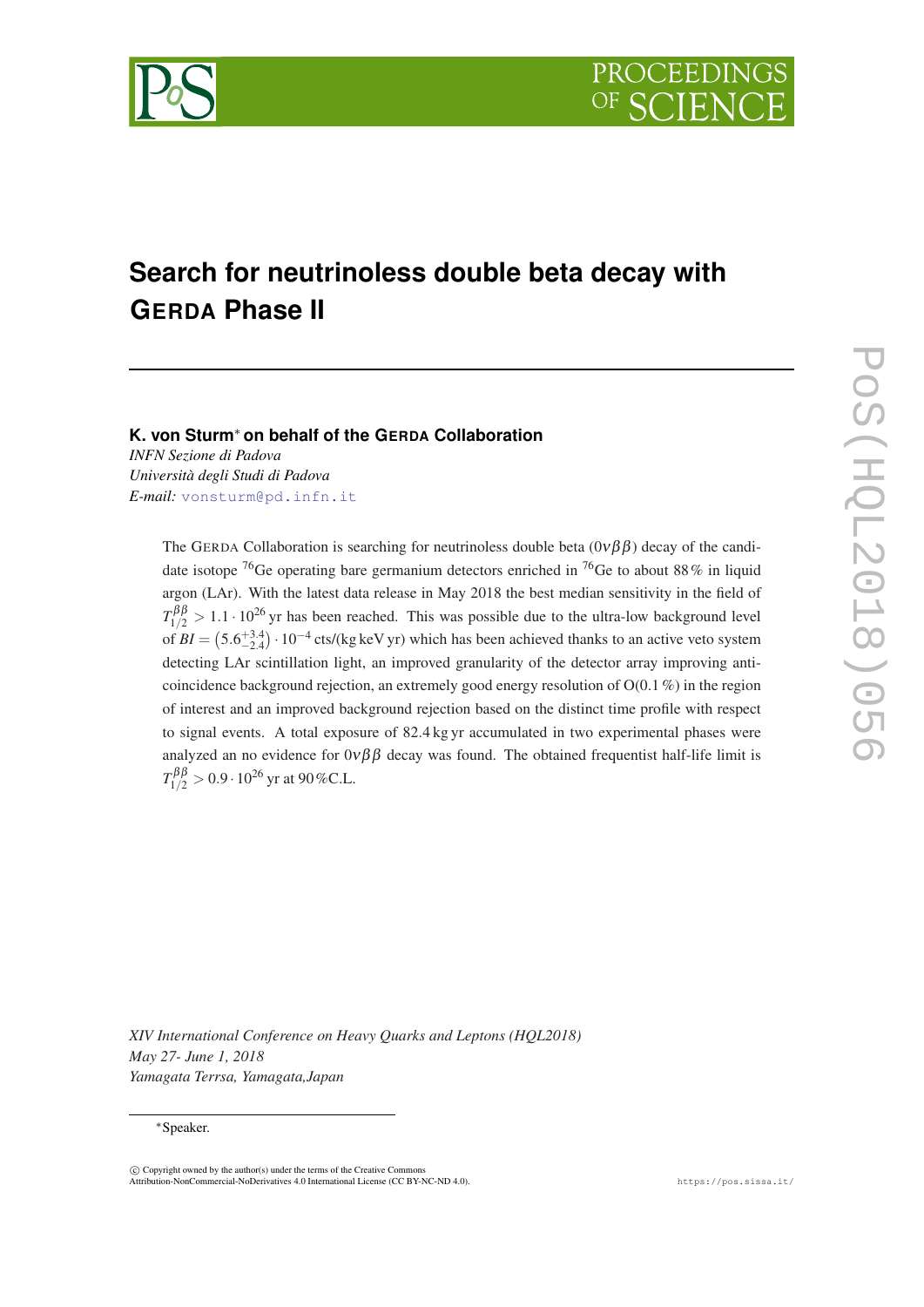### 1. Introduction

In a double beta  $(2\nu\beta\beta)$  decay process two neutrons in the same nucleus are simultaneously transformed into two protons emitting two electrons and two anti-electron neutrinos. This decay is observed in nuclei in which the normal beta decay mode is energetically forbidden but a preferred energy level exists. If the neutrino is its own anti-particle, e.g. a Majorana particle, a lepton number violating decay mode, without the neutrinos in the final state, exists. Such process is beyond the standard model of particle physics and could explain the extremely small neutrino masses and the matter dominance over anti-matter in the universe.  $2\nu\beta\beta$  decay has been observed in about 10 isotopes, each of which is a candidate for the above described lepton number violating mode called neutrinoless double beta ( $0\nu\beta\beta$ ) decay. The GERDA experiment [[1](#page-6-0)] is designed to search for  $0\nu\beta\beta$ decay of the candidate isotope  ${}^{76}$ Ge. Its signature is the emission of two electrons with summed energy equal to the full energy (*Q*-value) of the decay  $Q_{\beta\beta} = 2039.061 \pm 0.007$  keV, resulting in a spectral line structure at  $Q_{\beta\beta}$ . In the following the experimental setup and recent results will be presented.

#### 2. The GERDA concept and Phase II setup

The experimental setup of GERDA is located at the Laboratori Nazionali del Gran Sasso (LNGS) in Italy with an overburden of 3500 m.w.e. High-purity germanium (HPGe) detectors, enriched in <sup>76</sup>Ge to about 88 %, are operated bare in 64 m<sup>3</sup> of liquid argon (LAr). They simultaneously serve as source and detector maximizing detection efficiency and have an exceptional energy resolution at  $Q_{\beta\beta}$  of  $O(0.1\%)$ . Their intrinsic impurity concentration is very low and their intrinsic background is thus negligible [[2](#page-6-0)]. The surrounding stainless-steel cryostat is copper lined on the inside to shield the detectors from natural radioactivity. It is contained in a water tank which forms a passive shield and neutron moderator. Instrumented with 66 photo-multipliers (PMTs) of 8" diameter, the water tank also operates as an active Cherenkov muon veto [[3](#page-6-0)]. A sketch of the full setup is shown in Fig. [1a](#page-2-0)).

For GERDA Phase II the experimental setup has been upgraded and improved [[4\]](#page-6-0). The active detector mass is increased to 35.6 kg adding 20 kg of HPGe detectors of broad energy germanium (BEGe)[[5](#page-6-0), [6\]](#page-6-0) type, which exhibit a superior energy resolution and pulse shape discrimination (PSD) potential. The detector array is mounted in a compact seven-string geometry, shown in Fig. [1](#page-2-0)c), in order to improve its granularity. This allows to more efficiently reject events depositing energy in multiple detectors via anti-coincidence. Each string is enclosed in a Tetra-Phenyl Butadiene (TPB) coated nylon mini-shroud creating a physical barrier - especially for  $^{42}K$ , daughter of  $^{42}Ar$ , which is naturally present in LAr - but being translucent at the same time [\[7\]](#page-6-0).  $^{42}$ K decays via  $\beta^-$  decay to <sup>42</sup>Ca with an end-point energy of  $\sim$  3525 keV. The mini-shrouds limit the collection volume of this important background component. Parts of the setup are replaced by materials which are more radio-pure and components of an even more sparse design in order to keep natural radioactivity close to the detector-array at a minimum. The spring-loaded contact pins were replaced by aluminum wire bonds and the detectors are held by low-mass silicon holders (see Fig. [1d](#page-2-0))). Furthermore, a hybrid LAr veto was mounted around the detector array consisting of light-guiding and TPB coated fibers coupled to silicon photo-multipliers (SiPMs)[[8](#page-6-0)] and two arrays of low-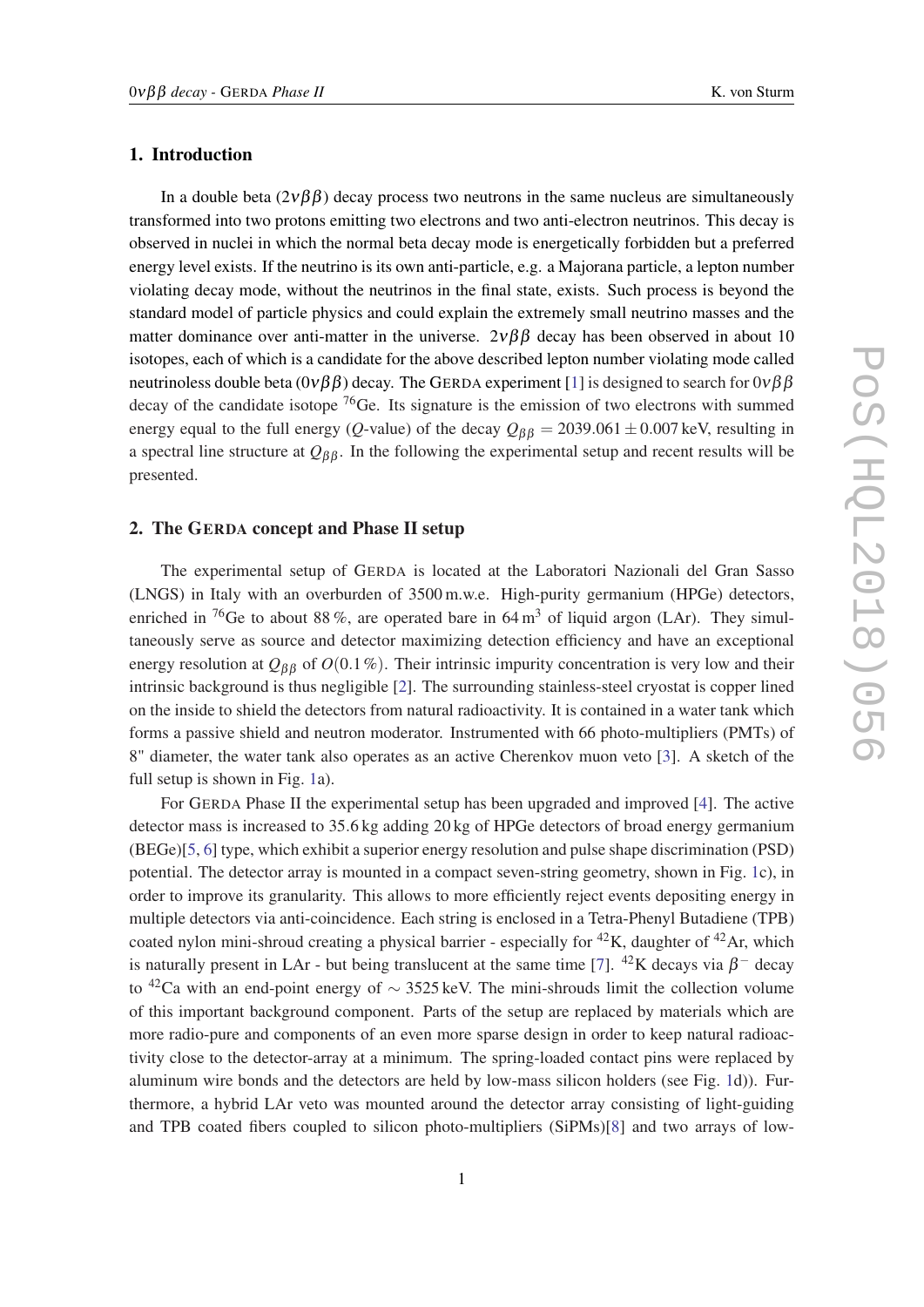<span id="page-2-0"></span>

Figure 1: Schematic view of the GERDA Phase II experimental setup a) overview b) LAr veto system c) detector array d) detector module. Image taken from [\[10](#page-6-0)].

radioactivity 3-inch PMTs (see Fig. 1b)). It utilizes the scintillation light of the LAr in order to veto events depositing energy inside the cryo liquid.

Due to the short range of electrons in germanium signal-like events  $2\nu\beta\beta$  and  $0\nu\beta\beta$  events appear as point-like or single-site events (SSE) in a GERDA detector. In addition to passive shielding and the selection of radio-pure construction material, events with topologies that differ from SSE can be actively discarded. The goal is to suppress background to the limit of zero background in which no event in the region of interest (ROI:  $Q_{\beta\beta} \pm 5$  keV) is expected for the full GERDA target exposure of 100 kg yr. The detector anti-coincidence and the LAr veto are methods of active background rejection. They are complemented by PSD which is the ability to distinguish events with multiple energy depositions and detector surface events in one detector from signal-like events. This is possible by analyzing the distinct time profile of different event types in the GERDA detectors [\[9\]](#page-6-0).

## 3. Performance and results

GERDA adopts a staged approach, in a first experimental phase starting in November 2011 and lasting until September 2013 23.5 kg yr of physics data were collected with a background index of  $BI = (1.1 \pm 0.2) \cdot 10^{-2}$  cts/(kg keV yr) (*Golden* data set in [[11\]](#page-6-0)).

The ongoing Phase II data taking started in December 2015 with a target background level of BI ≤ 10<sup>-3</sup> cts/(kg keV yr). Until April 2018 GERDA accumulated 58.9 kg yr of physics exposure in Phase II configuration. This divides into 28.1 kg yr from semi-coaxial detectors and 30.8 kg yr from BEGe detectors. The exposure build-up and the livetime fraction over the full Phase II data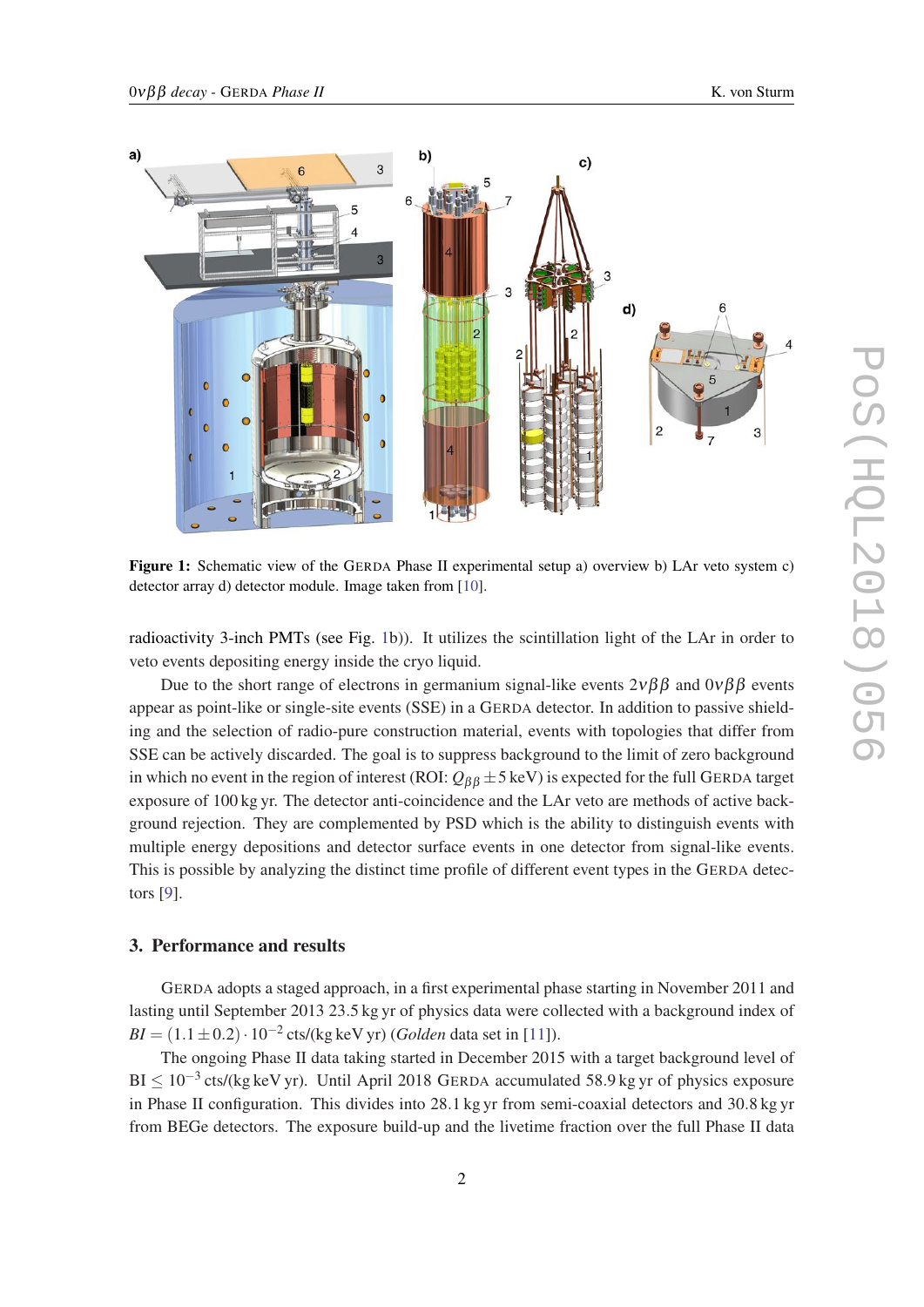<span id="page-3-0"></span>

Figure 2: GERDA Phase II livetime fraction in gray and exposure build-up in red. The previously published data is marked for [\[10](#page-6-0)] and [\[12](#page-7-0)].



Figure 3: Energy spectra prior to unblinding. Consecutively the data is reduced by LAr veto (gray) and PSD cuts (red). The latter are only applied above 1 MeV. The blinded region  $Q_{\beta\beta} \pm 25 \text{ keV}$  is marked in gray. For semi-coaxial detectors only data with improved alpha PSD is shown here. The inset in the lower panel displays the data reduction in the region of the  ${}^{40}$ K and  ${}^{42}$ K lines.

taking period are shown in Fig. 2. The accumulated data is blinded in a  $\pm 25 \,\text{keV}$  region around  $Q_{\beta\beta}$ , events falling in this energy window are unavailable for data analysis until unblinding. Two previously performed unblinding steps are marked [[10](#page-6-0), [12\]](#page-7-0).

Weekly calibrations with a <sup>228</sup>Th sources ensure a stable energy scale in the whole data taking period. Periods in which this cannot be guaranteed are discarded from data analysis. A digital signal shaping filter with low-frequency noise rejection which is optimized for each calibration and each detector is used for energy reconstruction [\[13](#page-7-0)]. The full-width at half-maximum at  $Q_{\beta\beta}$  is on average  $(3.0 \pm 0.1)$  keV for BEGe and  $(3.6 \pm 0.1)$  keV for semi-coaxial detectors.

The energy spectra obtained for semi-coaxial and BEGe detectors are shown in Fig. 3. Two lines are visible at 1460.8 keV and 1524.6 keV which are due to decays of  ${}^{40}$ K and  ${}^{42}$ K. Except for these two components the spectra are dominated in the energy region below the ROI by the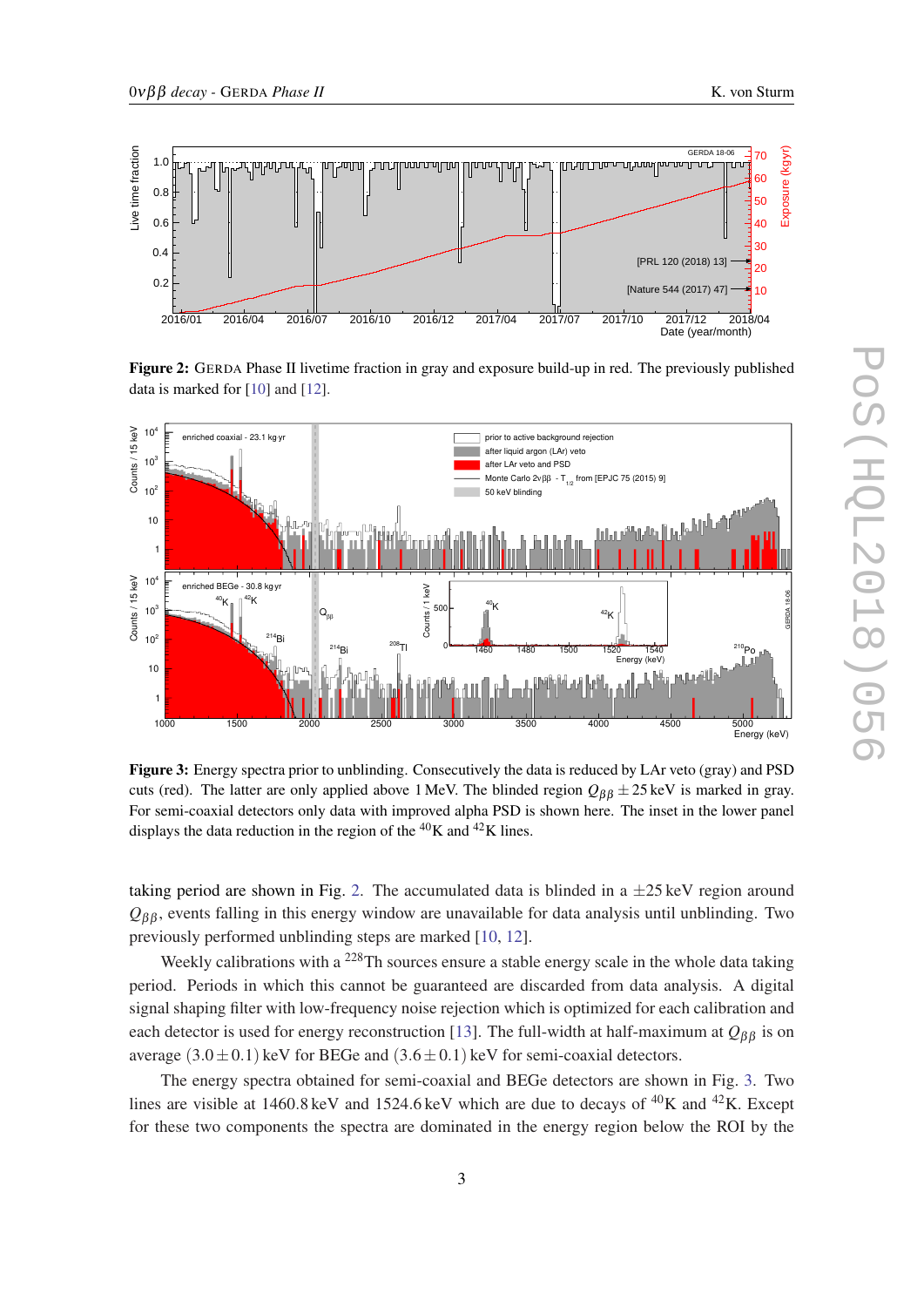

Figure 4: Different background components of the one- (top) and two-detector (bottom) sum energy spectra prior to LAr veto and PSD cuts. The blinded region of  $\pm 25$  keV around  $Q_{\beta\beta}$  is shaded in gray. The exposure shown is slightly higher than the  $0\nu\beta\beta$  analysis data set because the data selection is not as strict and also data which can not be used for PSD is kept here.

continuous spectrum of  $2\nu\beta\beta$  decay. The highest energy part of the spectrum is due to alpha decays - mostly of  $^{210}$ Po - on the thin p<sup>+</sup> and groove surfaces of the detectors. Their observed energy is degraded due to the very short range of alpha particles.

Consecutive application of LAr veto and PSD are also highlighted in Fig. [3.](#page-3-0) The inset in the bottom panel shows the  ${}^{40}$ K and  ${}^{42}$ K lines. The LAr veto anti-coincidence cut is effectively reducing the <sup>42</sup>K line due to simultaneous energy deposition due to the  $\beta$  in the LAr. The <sup>40</sup>K line is not affected as it originates from an electron capture process and no additional energy deposition is expected in this case. The signal acceptance of  $0\nu\beta\beta$  events due to the operation of the LAr veto is  $(97.7 \pm 0.1)\%$ .

For PSD of multiple-site events (MSE) in semi-coaxial detectors a neural network algorithm is used while for BEGe detectors this can be done with a mono-parametric method due to their particular internal field configuration [\[9\]](#page-6-0). The latter is based on the amplitude of the current pulse divided by the total integrated energy of a signal recorded with a BEGe detector. With a two sided cut MSE and surface alpha events are rejected. A new PSD approach developed to discriminate alpha events in semi-coaxial detectors based on the charge collection time allows to drastically reduce the background in this type of detector [[14\]](#page-7-0). The new technique is applied only to data taken after the last unblinding in June 2017 and amounts to 23.1 kg yr of exposure. The signal acceptance after PSD determined from  $2\nu\beta\beta$  events, calibrations and pulse shape simulations is  $(71.2 \pm 4.3)$ % for semi-coaxial detectors and  $(87.6 \pm 2.5)$ % for BEGe detectors in this data set.

The different background components prior to LAr veto and PSD are shown in Fig. 4. The decomposition is done via a Bayesian binned maximum likelihood fit based on material screening prior to their installation. In the top panel single detector events are displayed and in the bottom panel the sum energy of two detector events can be seen. Both spectra are fit simultaneously. The most important contributions in the ROI are due to the B component of <sup>42</sup>K, alpha decays on the detector surface,  $^{208}$ Tl from the thorium series and  $^{214}$ Bi from the uranium decay chain.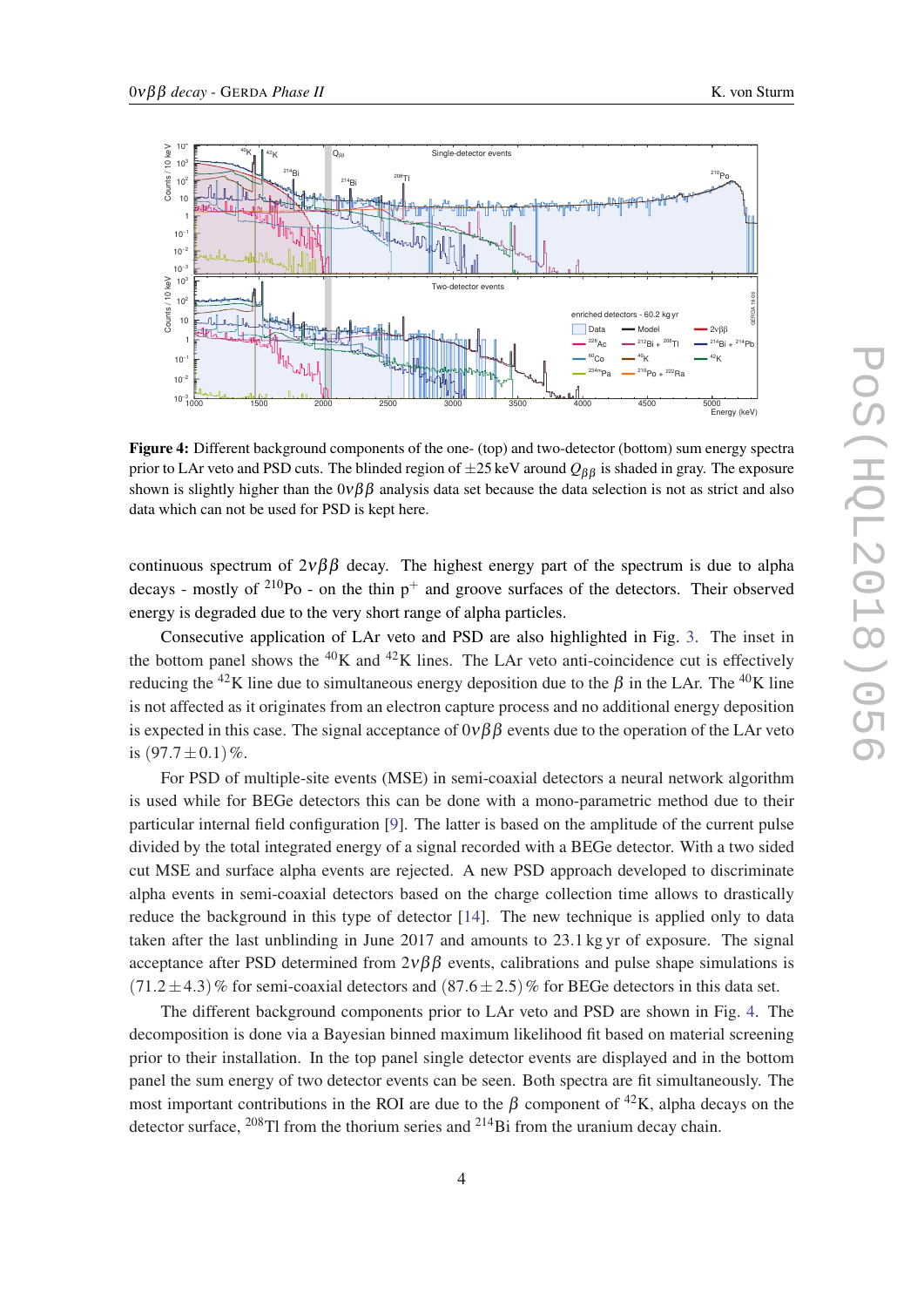

Figure 5: Unblinded energy spectra in the region around *Q*β β after LAr veto and PSD. In blue a hypothetical signal corresponding to the current half-life limit is shown.

The BI is determined in the region from 1930 keV−2100 keV excluding the ROI (±5 keV around  $Q_{\beta\beta}$ ), the single-escape peak from <sup>208</sup>Tl at 2103 keV and a full energy peak at 2119 keV originating from <sup>214</sup>Bi. Fig. 5 shows this region for Phase II data after unblinding, LAr veto and PSD for semi-coaxial detectors after June 2017 and BEGe detectors. One event is observed in the BEGe detectors at an energy of 2042.1 keV thus not accounted for in the determination of the BI. The energetic distance of this event to  $Q_{\beta\beta}$  for the respective detector is 2.4 $\sigma$ . The determined BI based on this data set is very similar for semi-coaxial and BEGe detectors: *BIcoax* =  $(5.7^{+4.1}_{-2.6}) \cdot 10^{-4}$  cts/(kg keV yr),  $Bl_{BEGe} = (5.6^{+3.4}_{-2.4}) \cdot 10^{-4}$  cts/(kg keV yr).

The  $0\nu\beta\beta$  analysis is done via an unbinned maximum likelihood fit assuming a Gaussian signal over a flat background. All physics data collected in Phase I and Phase II are taken into account which amounts to a total exposure of 82.4 kg yr. This is 35.7 kg yr in addition to the previous GERDA result [[12\]](#page-7-0). The best fit is obtained assuming no signal. Thus a lower limit for the half-life of  $0\nu\beta\beta$  decay in <sup>76</sup>Ge is obtained. The frequentist analysis leads to a lower limit of  $T_{1/2}^{\beta\beta} > 0.9 \cdot 10^{26}$  yr at 90 %C.L. which is slightly weaker than the respective median sensitivity of  $T_{1/2}^{\beta\beta} > 1.1 \cdot 10^{26}$  yr due to the event found at 2042.1 keV. The probability to observe one or more counts in  $Q_{\beta\beta} \pm 3\sigma$  given the observed background rate is 40.1 % and the probability to obtain a stronger limit is 63%. The frequentist half-life limit translates to an effective Majorana mass of  $m_{\beta\beta}$  < 110 – 250 meV assuming a minimum of  $g_A/NMA = 1.25/2.81$  [\[15](#page-7-0)] and a maximum of  $g_A/NMA = 1.254/6.13$  [[16\]](#page-7-0). In a Bayesian fit a half-life limit of  $T_{1/2}^{\beta\beta} > 0.8 \cdot 10^{26}$  yr at 90 %C.L. is obtained which is equal to the respective median sensitivity.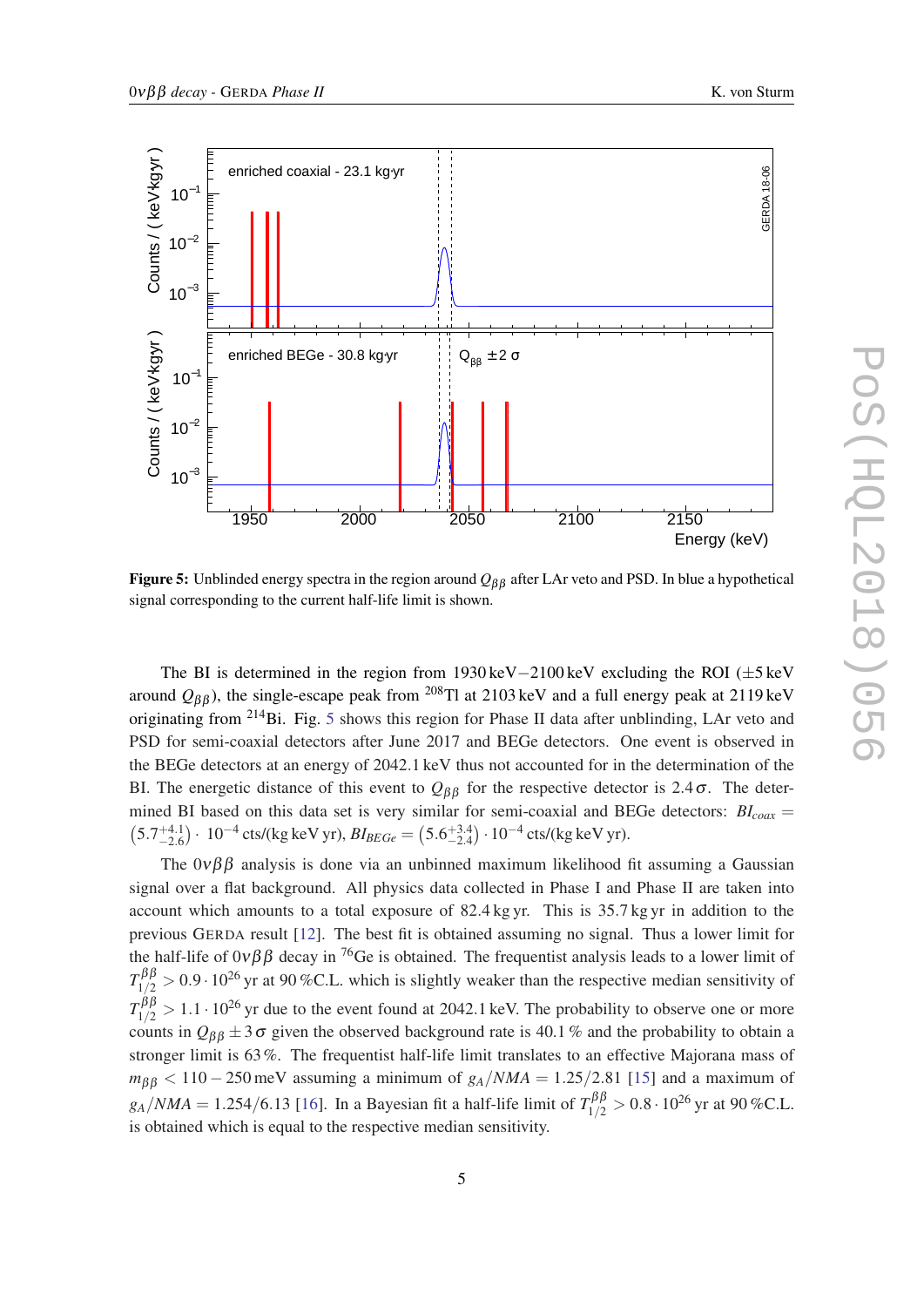#### <span id="page-6-0"></span>4. Conclusion and Outlook

The very low background level in GERDA Phase II has been confirmed in the latest unblinding. A BI below the goal of  $10^{-3}$  cts/(keV kg yr) has been achieved not only with BEGe type detectors but also with the semi-coaxial detector geometry. Furthermore, the median sensitivity goal of  $10^{26}$  yr has been surpassed.

Currently the GERDA setup is being upgraded and additionally up to five newly produced inverted-coaxial detectors are being installed. Regarding the LAr veto a second fiber curtain close to the central detector string is added and the outer curtain is being replaced by a more densely packed one.

A first stage of the LEGEND experiment [[17\]](#page-7-0) has been confirmed by LNGS, in a first stage after 2019 the LEGEND Collaboration aims to operate 200 kg of enriched germanium detectors in the existing GERDA facility at LNGS and expertise from the MAJORANA [[18\]](#page-7-0) experiment even lower background levels are aimed to be achieved. Ultimately LEGEND wants to reach discovery sensitivity way beyond  $10^{27}$ yr and finally cover the entire parameter space of inverted neutrino mass hierarchy.

#### References

- [1] Ackermann, K. H. and others, *The* GERDA *experiment for the search of* 0νβ β *decay in* <sup>76</sup>*Ge*, *[The](https://doi.org/10.1140/epjc/s10052-013-2330-0) [European Physics Journal C](https://doi.org/10.1140/epjc/s10052-013-2330-0)* 73 (2013) 2330.
- [2] M. Agostini et al., *Limits on uranium and thorium bulk content in* GERDA *Phase I detectors*, *[Astroparticle Physics](https://doi.org/10.1016/j.astropartphys.2017.03.003)* 91 (2017) 15.
- [3] K. Freund et al., *The performance of the Muon Veto of the* GERDA *experiment*, *[The European](https://doi.org/10.1140/epjc/s10052-016-4140-7) [Physical Journal C](https://doi.org/10.1140/epjc/s10052-016-4140-7)* 76 (2016) 298.
- [4] M. Agostini et al., *Upgrade for Phase II of the* GERDA *experiment*, *[The European Physical Journal C](https://doi.org/10.1140/epjc/s10052-018-5812-2)* 78 [\(2018\) 388.](https://doi.org/10.1140/epjc/s10052-018-5812-2)
- [5] D. Budjáš et al., *Isotopically modified ge detectors for* GERDA: *from production to operation*, *[Journal](https://doi.org/10.1088/1748-0221/8/04/P04018) [of Instrumentation](https://doi.org/10.1088/1748-0221/8/04/P04018)* 8 (2013) P04018.
- [6] M. Agostini et al., *Production, characterization and operation of* <sup>76</sup>*Ge enriched BEGe detectors in* GERDA, *[The European Physics Journal C](https://doi.org/10.1140/epjc/s10052-014-3253-0)* 75 (2015) 39.
- [7] A. Lubashevskiy et al., *Mitigation of* <sup>42</sup>*Ar /* <sup>42</sup>*K background for the* GERDA *Phase II experiment*, *[The](https://doi.org/10.1140/epjc/s10052-017-5499-9) [European Physical Journal C](https://doi.org/10.1140/epjc/s10052-017-5499-9)* 78 (2018) 15.
- [8] M. Agostini et al., *LArGe: active background suppression using argon scintillation for the* GERDA 0νβ β*-experiment*, *[The European Physical Journal C](https://doi.org/10.1140/epjc/s10052-015-3681-5)* 75 (2015) 506.
- [9] M. Agostini et al., *Pulse shape discrimination for* GERDA *Phase I data*, *[The European Physical](https://doi.org/10.1140/epjc/s10052-013-2583-7) Journal C* 73 [\(2013\) 2583](https://doi.org/10.1140/epjc/s10052-013-2583-7).
- [10] M. Agostini et al., *Background free search for neutrinoless double beta decay with* GERDA *Phase II*, *Nature* 544 [\(2017\) 47.](https://doi.org/10.1038/nature21717)
- [11] M. Agostini et al., *Results on Neutrinoless Double-*β *Decay of* <sup>76</sup>*Ge from Phase I of the* GERDA *Experiment*, *[Physical Review Letters](https://doi.org/10.1103/PhysRevLett.111.122503)* 111 (2013) 122503.